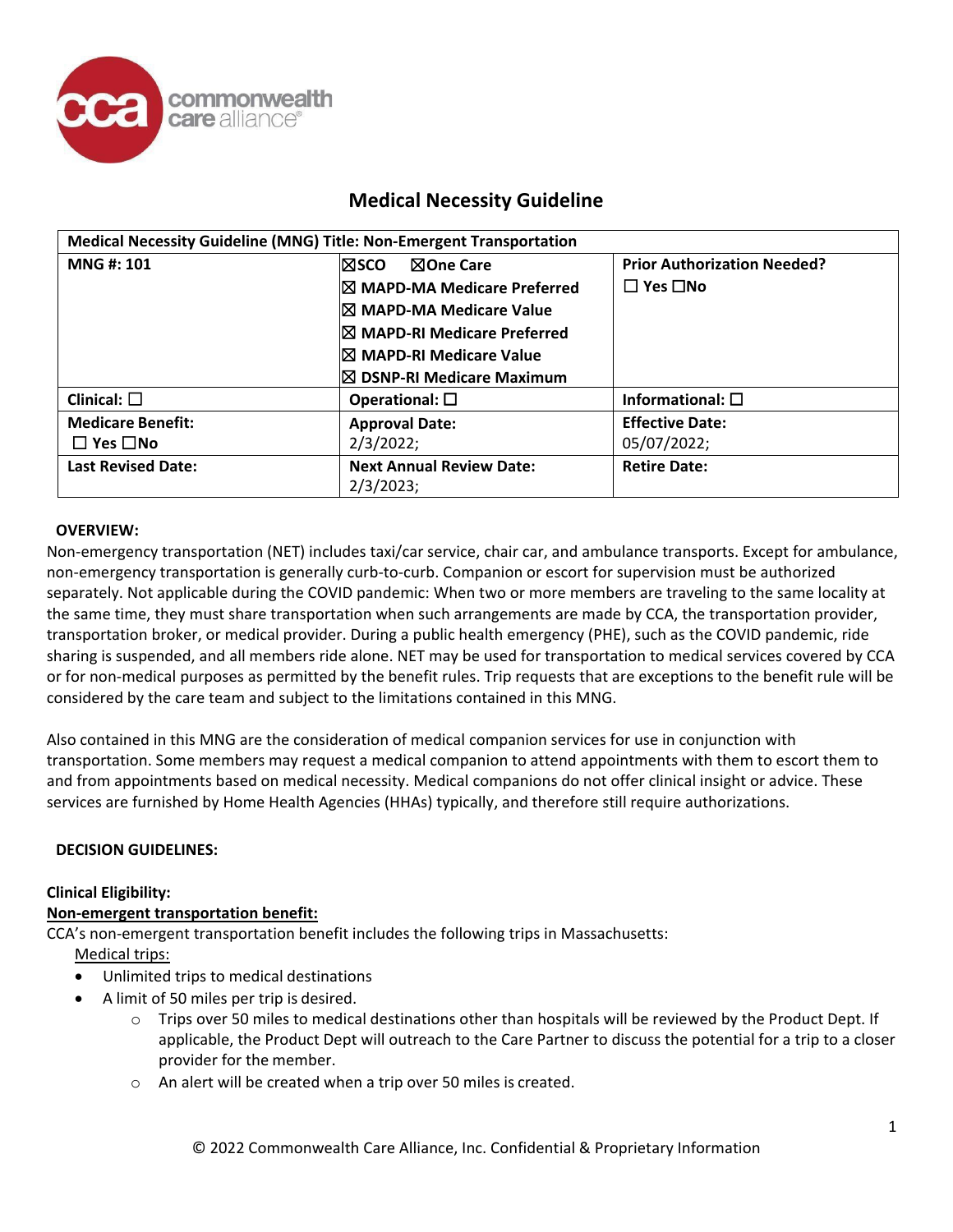

- o The trip will be reviewed for appropriateness and outreach to the Care Partner if it appears to a closer provider is reasonable.
- o We do not transport members out of state unless it is a contracted provider (typically right over the border of Massachusetts).

### Non-Medical trips:

- Up to 8 one-way trips per month
- Limit of 50 miles per non-medical trip except to social determinant destinations such as the Housing Authority, Social Security Administration, MassHealth, Court House, or a housing appointment.
- Not covered: destinations to casinos, bars, liquor stores and destinations not appropriate forCCA to cover. We do not transport members out of state for non-medical purposes.

## **Process for documentation:**

- All members at time of assessment will have the following documented in the Care Plan in GC. Any member of the Care Team can document the need for transportation in the Care Plan:
	- o Member needs non-emergent transportation Y/N
		- $I = \text{If } Y \in S$ :
			- Member needs transportation for medical trips Y/N
			- Member needs transportation for non-medical trips Y/N

## **Clinical Eligibility:**

# **Medical Companion Services:**

- Member qualifies for transportation AND needs assistance getting to / from their appointments.
- Examples of when it is appropriate to use a medical companion:
	- o Member is having a procedure or operation, and needs an escort getting home safely;
	- o Member has a medical condition that necessitates aid, such as cognitive impairment (dementia or similar), and needs an escort to get safely to/ from medical appointments; and
	- $\circ$  Member needs an escort during transit for other reasons based on medical necessity.
- **Consideration:** If member needs regular assistance with activities of daily living (ADL), including shopping trips, it may be more appropriate to arrange personal care attendant (PCA) services for them.

#### **DECISION GUIDELINES:**

**Clinical Eligibility for transportation:** To be eligible to receive NET, a member must have a physical, cognitive, or behavioral health related disability that impairs the member's ability to use public or private transportation.

- Physical inability to use public transportation means that a person needs assistance to ambulate (using any mobility aids such as a walker or wheelchair), or that public transportation to/from the point of origin or destination is not accessible.
- Cognitive or behavioral health related disability means that a person has agoraphobia, dementia, violent or assaultive behavior, or similar disorder.

A member may receive NET without meeting clinical eligibility if public transportation is not available (see Determination of Need) and the member has no personal transportation resources.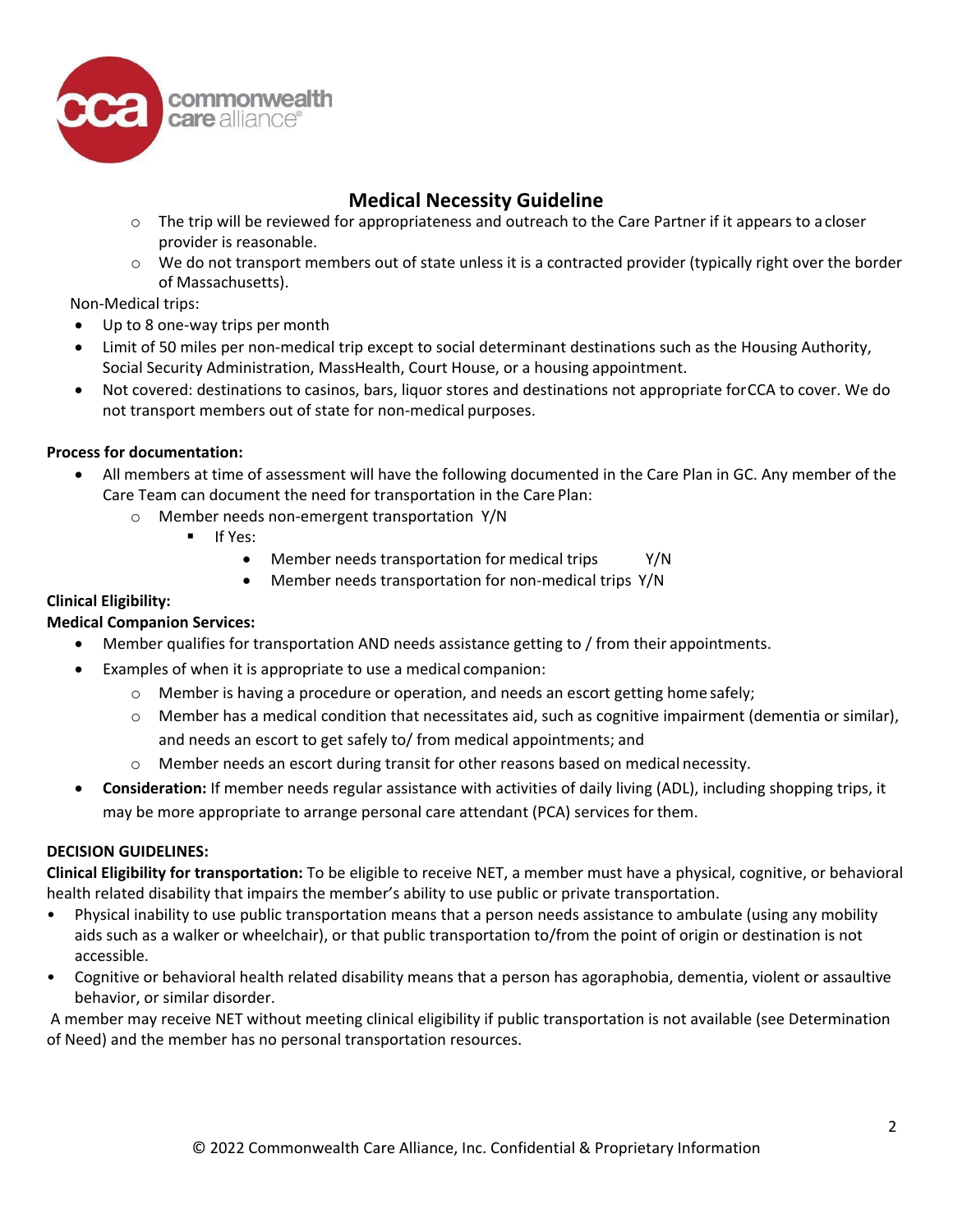

# **Determination of need:**

Determination of need for members who do not have a disability related to the use of transportation:

- A member is eligible to receive NET if public transportation is not available. Public transportation is considered available if all the following criteria are met:
	- $\circ$  Public transportation is accessible and suitable to the member's medical condition and circumstances as determined by CCA.
	- $\circ$  Public transportation is operated in the member's locality on a regularly scheduled basis. A wait of up to one hour for a regularly scheduled ride and up to two transfers in transit is considered reasonable.
	- $\circ$  The public transportation stop (i.e., bus or trolley stop, subway or commuter rail station) is
		- Within 0.75 mile from the member's residence or other authorized point of origin; and
			- Within 0.75 mile from the destination address.

• Determination of need for members who meet the clinical eligibility requirement: The authorizing clinicianmust determine that neither public nor private transportation resources exist that could meet the needs of the member.

## **Clinical eligibility for medical companion services:**

- The member meets the eligibility requirements above for use of transportation **AND** needs assistance getting to/ from appointments during the use of transportation.
- The assistance granted by a medical companion may be occasional, for example a colonoscopyappointment.
- The assistance needed may be more stringent, and the member could need a medical companion each timethey go to an appointment. For example, a member with dementia traveling from their residence to a medical appointment.

#### **LIMITATIONS/EXCLUSIONS:**

#### **Limitations:**

#### **Non-medical Transportation:**

The benefit rule covers up to 8 one-way trips to covered non-medical destinations. A member may request a benefit exception for more than 8 one-way trips per month. This request must be reviewed by the Care Partner and assessed for need. The following criteria need to be followed in considering a benefit exception:

1) Social isolation: member is isolated, and the trip(s) is/are needed to avoid exacerbation ofdepression/anxiety **Or**

2) Chronic disease mitigation: trip is needed to avoid exacerbation of chronic disease including behavioralhealth **And**

3) Member does not have access to transportation

Approvals of benefit exception requests must include:

- The total number of non-medical trips the member is approved for each month
- The end date for the approval (i.e., July 31, 2020) and cannot exceed one year
- The criteria met above that is the basis for the approval

#### **Limitations:**

**Medical Companions:**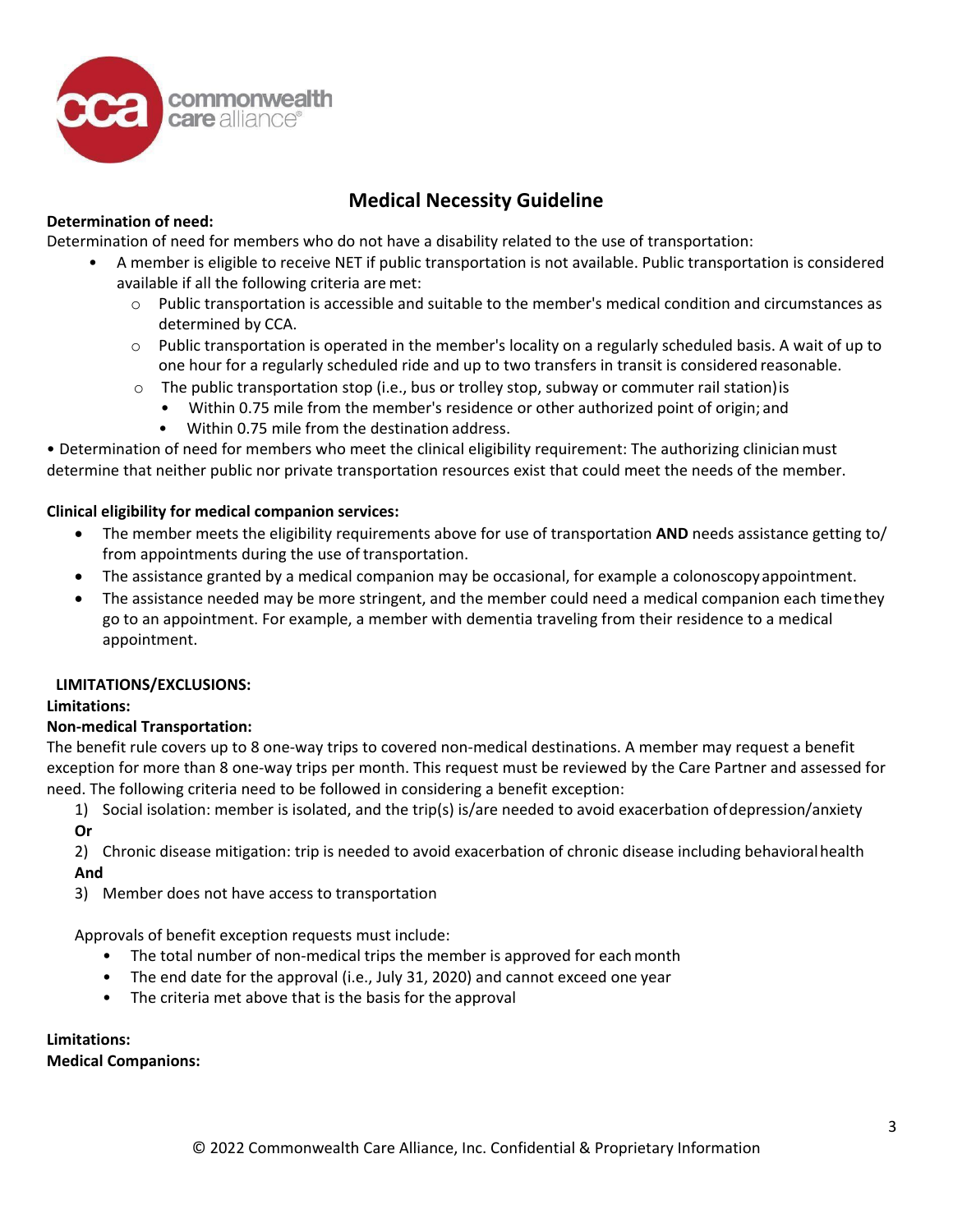

If the member requires assistance with activities of daily living (ADL), such as completing errands, it may be appropriate to look into other services. For example, consider a personal care attendant (PCA). A medical companion for transportation should be used as an escort for getting to/ from appointments.

## **KEY CARE PLANNING CONSIDERATIONS:**

- Services must be non-duplicative; PCA care plans frequently include transportation. In western Massachusetts, certain providers also provide Companion and Interpreter services. In the east, these services usually must be coordinated separately.
- SCO members on the Frail Elder Waiver (FEW) may require this service in their care plan to remain eligible for the waiver. This service may be approved as an exception to existing limitations/exclusions in those instances. Consult with the GSSC for additional information.

#### **AUTHORIZATION:**

- NET does not require prior authorization for trips covered within the benefit rules. The member's need for transportation must be documented in the member record. Anything over the standard benefit requires approval from the Care Partner. Please reference the [Benefit Exceptions for Non-Emergent Transportation SOP](https://commonground.commonwealthcare.org/resources/ccakh/Shared%20Documents/Standards%20of%20Practice%20(SOPs)/Benefit%20Exceptions%20for%20Non-Emergent%20Transportation%20SOP%20188.pdf) 188.
- Medical companions require an HCBS authorization utilizing code S5135-TG. Authorizations are required because services are furnished by a Home Health Agency, not a transportation company. Please reference the SOP and RGs on how to enter an authorization.
	- o **Exclusions – Medical Companions:** Members living on the Western side of the Massachusetts have access to medical companions via transportation companies. They do not need an authorization most of the time unless there is no availability within the transportation company.
		- This includes the counties of Franklin, Hampshire, and Hampden.
		- Berkshire county requires an authorization.

#### **REGULATORY NOTES:**

MassHealth transportation regulations may be found at 130 CMR 407.00.

#### **Disclaimer:**

This Medical Necessity Guideline is not a rigid rule. As with all of CCA's criteria, the fact that a member does not meet these criteria does not, in and of itself, indicate that no coverage can be issued for these services. Providers are advised, however, that if they request services for any member who they know does not meet our criteria, the request should be accompanied by clear and convincing documentation of medical necessity. The preferred type of documentation is the letter of medical necessity, indicating that a request should be covered either because there is supporting science indicating medical necessity (supporting literature (full text preferred) should be attached to the request), or describing the member's unique clinical circumstances, and describing why this service or supply will be more effective and/or less costly than another service which would otherwise be covered. Note that both supporting scientific evidence and a description of the member's unique clinical circumstances will generally be required.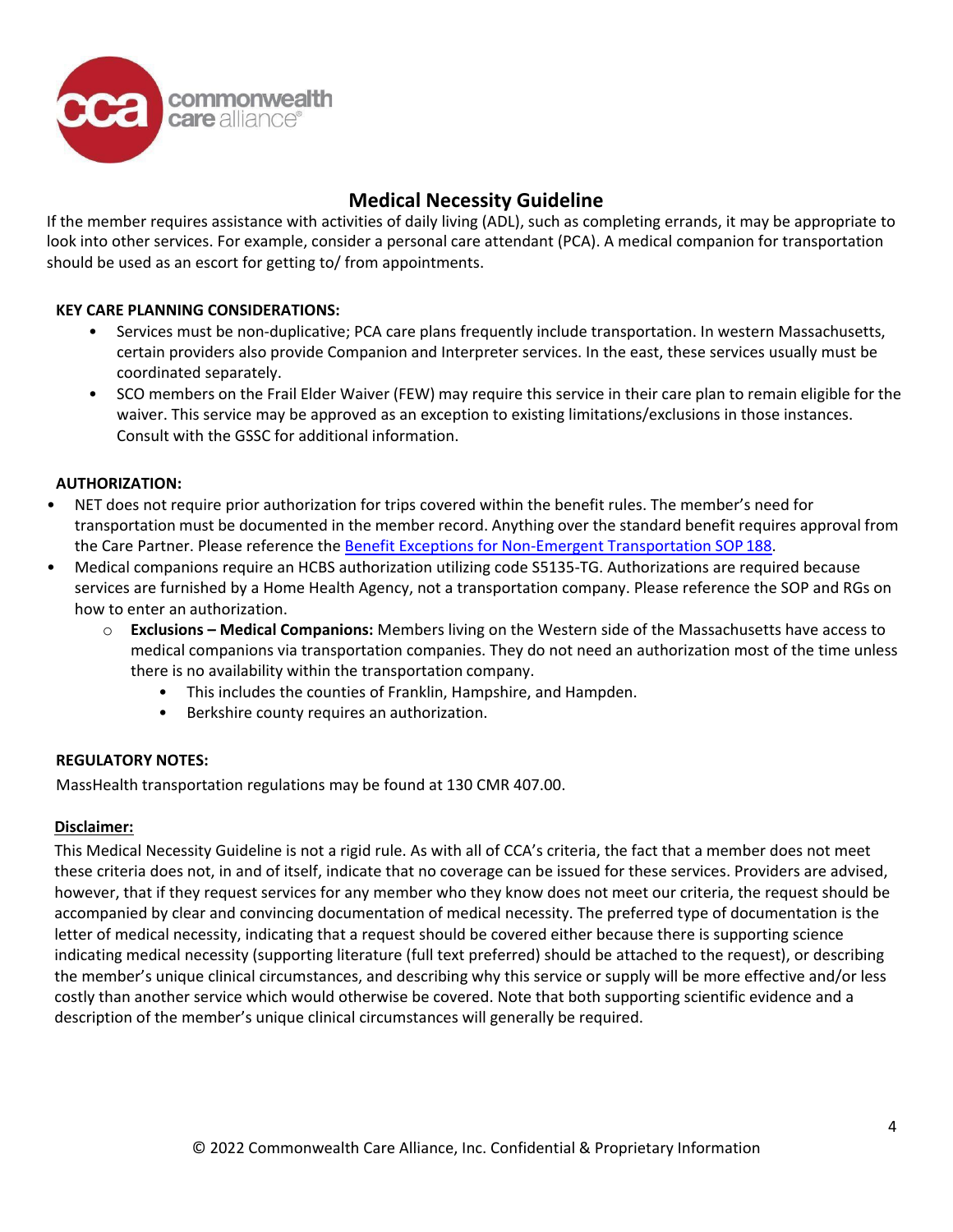

#### **RELATED REFERENCES:**

[Benefit Exceptions for Non-Emergent Transportation SOP 188](https://commonground.commonwealthcare.org/resources/ccakh/Shared%20Documents/Standards%20of%20Practice%20(SOPs)/Benefit%20Exceptions%20for%20Non-Emergent%20Transportation%20SOP%20188.pdf)

### **ATTACHMENTS:**

| <b>EXHIBIT A:</b> |  |
|-------------------|--|
| <b>EXHIBIT B:</b> |  |

#### **REVISION LOG:**

| <b>REVISION</b><br><b>DATE</b> | <b>DESCRIPTION</b> |
|--------------------------------|--------------------|
|                                |                    |
|                                |                    |
|                                |                    |

#### **APPROVALS:**

**CCA Senior Clinical Lead [Print] Title [Print]**

Avideep Chawal **Director**, Utilization Management

**Signature Date**

Douglas Hsu, MD, MPH Vice President, Medical Policy and Utilization Review

2/3/2022

**CCA Senior Operational Lead [Print] Title [Print]**

Of Hen

**Signature Date**

**CCA CMO or Designee [Print] Title [Print]**

Lori Tishler, MD Senior Vice President, Medical Services

2/3/2022